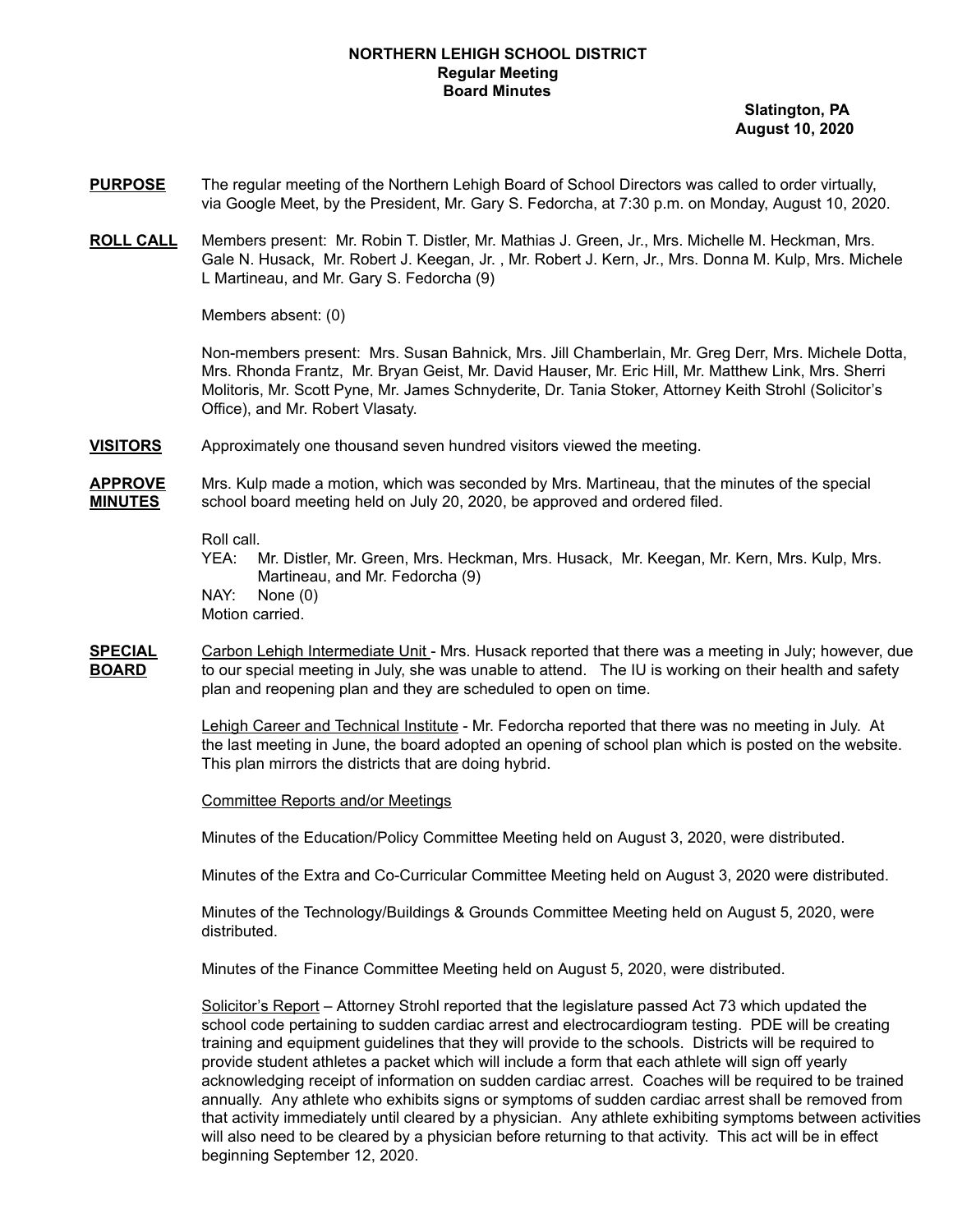**SPECIAL** Assistant Superintendent - Dr. Stoker reported that in preparation for this school year, whether it be **BOARD** in person, hybrid, or virtual, our teachers have been offered professional development this summer. **REPORTS** Some of the sessions available include: TPAK (Technological Pedagogical Content Knowledge), **(cont.)** Google Classroom sessions, best practices for student engagement, and Nearpod which makes lessons interactive.

> Dr. Stoker announced that the PCCD COVID and ESSER grants are underway. The PCCD COVID grant was for \$182,692 and is being used for PPE gear for the district. The money has to be spent by October. The ESSER grant was \$324,576 which is being utilized mainly for technology.

Superintendent's Report - Mr. Link announced that after much reflection, he is recommending a change to our previously approved Health & Safety Plan for the reopening of schools. Mr. Link firmly recommends we transition to a hybrid model, or what the state refers to as a blended model. This decision is based on reaching the safest environment for the number of people in a school building at one time. Based on feedback from the community, survey results, feedback from the teachers' association, the only way to open schools as safely as possible is to implement the hybrid model. This is the recommendation of administration as well. This model has the full support of the teachers' association and we thank them for their support, cooperation, patience, and their assistance solving many of the problems that appear on a daily basis. The hybrid schedule proposed will include Group A which will consist of students with the last name of A-L attending in person on Mondays and Tuesdays; Group B which will consist of students with the last name of M-Z, will remote learn on Mondays and Tuesdays and attend in person on Thursdays and Fridays while Group A remote learns. On Wednesdays, all students will be learning remotely. Staff will report every day. Additional cleaning and disinfecting will be done on Wednesdays. Today, PDE put out guidance on how school districts should determine which model they implement to start the school year. PDE guidance recommends using a level of community transmission by county broken down by incident rate per 100,000 residents for the most recent seven days, or the percent of positivity of cases for the most recent seven days. A low level of transmission is less than 10 incident rates per 100,000 residents or less than 5% positivity. Moderate levels are 10-99 incident rates per 100,000 residents or 5-10% positivity rate. Substantial levels are greater than 100 incident rates per 100,000 or greater than 10% positivity rate. Both Lehigh and Northampton counties are in the moderate level. Lehigh County is at 28.3 cases per 100,000 residents and Northampton County is at 27.9 cases per 100,000 residents. PDE is now recommending the hybrid model under these circumstances, and we are recommending the same for the Northern Lehigh School District. PDE defines the hybrid learning model as any model in which the number of students in a school building is reduced to allow for social distancing of six feet. This may be accomplished in several ways including split schedules, schedules that rotate, by day or week, or similar approaches. Blended learning also includes scaffolded approaches that treat grade levels in a different manner. Mr. Link recommends committing to the hybrid model for the entire first marking period which ends on November 4, 2020. It is also recommended that we allow for flexibility for our students with special needs and allow them to attend four days a week. Accommodations will be made for families with different last names of children in the same household by working with the principals directly to select which group is best for the children in that household.

Mrs. Heckman asked Mr.. Link to explain a little bit more in depth how the teachers will handle the continuity of education when Group A is in school and Group B is at home. Also, will the students have the same teacher for the week and how will that in-person/online integration be handled. Mr. Link answered that teachers will have students in the classroom in front of them four days per week and with the hybrid model, which means fewer students, we are confident that we can obtain six foot social distancing. This model also allows for fewer students riding the bus. While students are at home, they will participate in synchronous, and asynchronous learning meaning that some things will be done independently, but every student will be able to contact a teacher or support staff member, live while they are at home on Wednesdays and the two days they are learning online. We heard that when students are at home, there needs to be more contact with our employees. This does not mean that teachers will be live streaming lessons seven hours a day while students are at home; however, students will have access to our teachers and support staff.

Mr. Fedorcha asked if we will continue with the hybrid model for one marking period if there is no change from the state or the virus itself. Mr. Link answered that if a school district is split into two counties, the recommendation from PDE and the Department of Health, is to side with the county that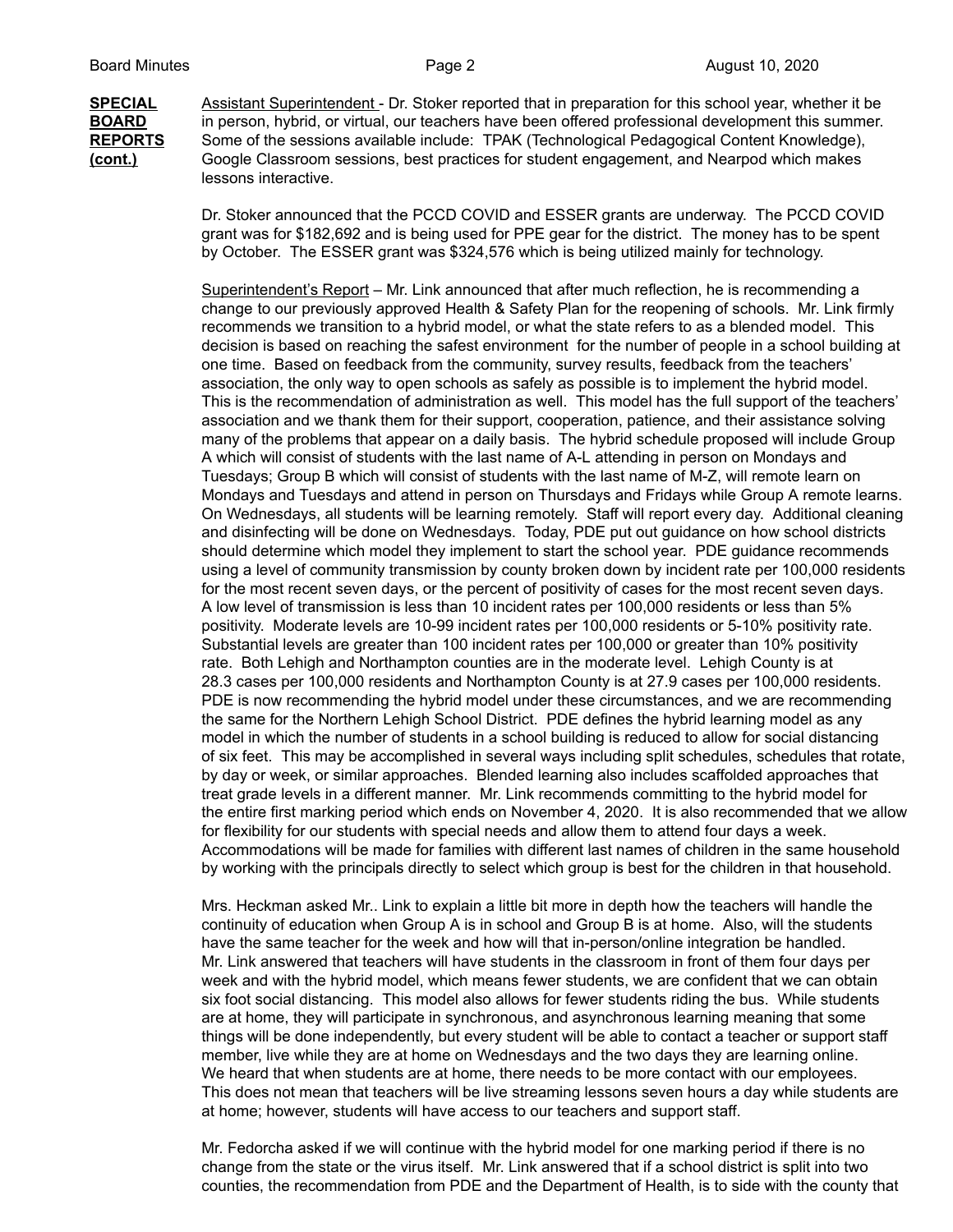**SPECIAL** has the highest rate. If neither county is below the 5% threshold, we will continue the hybrid model. **BOARD** If we drop below that threshold, then we will have to reconsider which model we choose. Mr. Fedorcha **REPORTS** added that he believes there has been some misunderstanding on what exactly is Bulldog Academy. **(cont.)** Mr. Link replied that Bulldog Academy is a third-party vendor that is not taught by NLSD teachers, but is supported by the district.

> Mrs. Martineau questioned if the hybrid model is adopted, will there be an option for parents that want to do full online learning, but not Bulldog Academy. Mr. Link responded that we are not looking to remove Bulldog Academy; however, to be clear Bulldog Academy is going to be more asynchronous work with less contact with third party teachers. If a family is comfortable with Bulldog Academy, they should know there will be minimal contact with NLSD teaching staff. We are looking into having a teacher at the elementary level five days a week dedicated to online learning. At the middle school, there will be times throughout the day teachers on a team will be available. At the high school level, there is operations time built into the schedule.

Mr. Keegan questioned whether there will be any live streaming with a student sitting at home receiving the same instruction as in person students. Mr. Link answered that would more likely happen at the elementary level where we are looking at having a dedicated teacher available online. As we progress up through the grades, it is less likely that we are streaming live from the classroom with students present. Support staff will be available when students are in a remote session. Mr. Keegan stated what prompted his question was that there are parents who do not want their children on camera, and there may be special needs students in a classroom. As an organization, we could have designated seating if that were to occur. Mr. Link answered yes, we are currently working through those scenarios on how a camera could be arranged in a classroom and what can be done to protect confidentiality of students in the classroom. Legal opinion is that it is really no different than having a visitor walking through the school and seeing children in classrooms; however, we are sensitive to the fact that it is live streamed and we are trying to mitigate any of those concerns.

Mr. Kern questioned how our schedule coordinates with LCTI. Mr. Link answered that our high school students' schedules will mirror LCTI's schedule. They will also allow four in person days for students with special needs.

Mrs. Martineau stated that she was not sure she heard the answer to her question. If a parent chooses to have five days of online learning, would they be able to do so with Northern Lehigh teachers? Mr. Link answered that they are working on that now but it is easier to implement that at the elementary levels. At the middle school and high school level, it would not be live instruction each day. Much of the work would be done independently, but there would be opportunities through those teachers' team times and operations times to reach out to students and answer questions. The expectation from administration is that teachers need to be more available on a daily basis for students that want to participate in online learning. Mr. Link added that he recognizes that this is a change from when we recommended five days of in class instruction, but we have also listened to a lot of the feedback from the community and the guidance from the Departments of Education and Health. We have also been looking at what has occurred in other states that had five day in person instruction and how quickly they had to shut down. This is not easy and we understand that is not easy for families to plan day care within three weeks, but we believe that it is the safest model utilizing guidance that was just issued today.

Mrs. Husack thanked the administration and the board for opening up the discussion. We did listen to the teachers, our community, the administration and the staff. This is not an easy decision for anyone. With the guidance today, we are asking our staff to turn on a dime. Mrs. Husack thanked administration and the teachers for doing that and as we move forward. We can be successful. Mrs. Husack asked what the grading system will be for the fall. Mr. Link answered that we are not looking at doing a pass/fail. Mrs. Husack asked that knowing students learn differently both in the classroom as well as online, how will the students get in touch with those teachers to do a one-on-one, and will those teachers have set times to respond and will they be more available than they were in the spring. Mr. Link responded yes, as recently as today, the conversation was to schedule times either by building level or teacher level, where they would be available for students or even respond to families via our school district email system, or by phone. We are looking at each building using google classroom platform with a few exceptions per subject at the high school level. Teachers may also use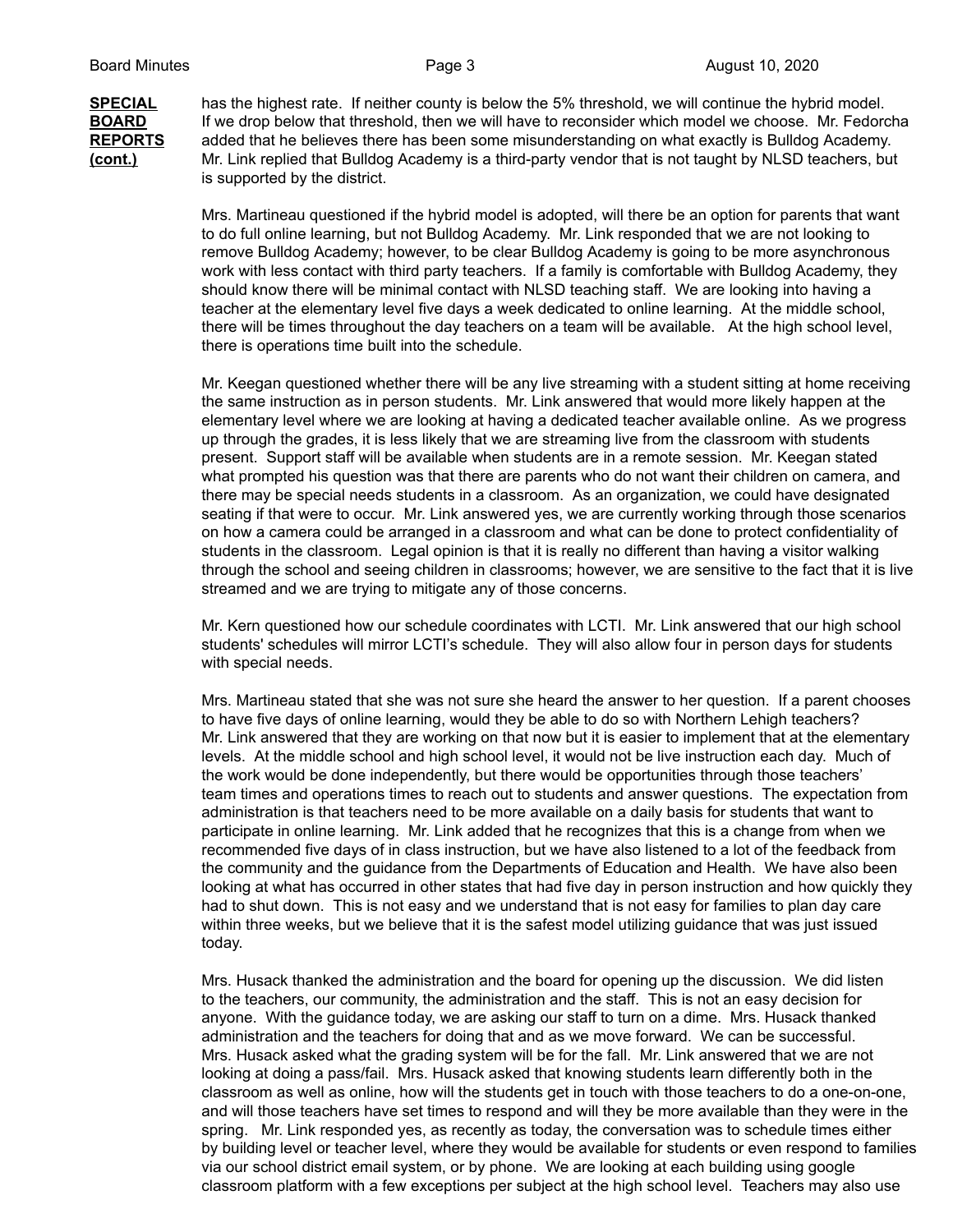**SPECIAL** the Remind app. Mrs. Husack asked if there was a timeline in place if we do move to a different model, **BOARD** whether it be in person or all virtual, to allow parents time to adjust their schedules. Mr. Link answered **REPORTS** that he is not going to recommend full online unless the Department of Health states that due to the **(cont.)** spread of the virus in this district, we need to shut down. We are being told the Department of Health will be doing the contact tracing and they will be contacting families. The only other time we would shut down is if the governor mandates schools to shut down. If the spread would be considered low for the county, the department of education recommends that you remain in your current model for at least seven (7) days to see if it remains low. Mr. Link stated that ideally he would like to give two to three weeks to make sure it is trending lower.

> Mr. Keegan asked if LCTI was going to split their enrollment by alphabet. Mr. Link answered that they are splitting their student body A-L and M-Z. Mr. Link confirmed that our recommended plan is in line with LCTI's plan.

Mrs. Heckman asked Mr. Link to explain why the board meeting was virtual when we are asking students go into school two days per week. Mr. Link answered that it is part of the governor's mitigation plan. On the school district website, under the Health and Safety Plan, is a FAQ section. The first question explains that part of the governor's targeted mitigation order, meetings are limited to no more than 25 people in attendance. Between administration and the school board, we are close to 25 in attendance. Mrs. Heckman stated that is a question she is frequently asked. Mrs. Heckman asked if the school start and end times will be changed. Mr. Link answered at this time, we are not anticipating changing the start or end times. Mr. Link stated that he and the administration realize that information received from the state level is often contradictory and hypocritical. Mrs. Heckman added that she wanted those questions answered so the public could understand where these directives are derived.

Mr. Green stated that he had the pleasure of sitting in the meeting with the teachers association this morning, and their biggest concern and ours was safety. The plan proposed provides the biggest safety opportunity for our staff and students.

school year

Health and Mr. Green made a motion to accept the new Health and Safety Plan proposed model of reopening Safety Plan of schools with students A-L in the buildings Monday and Tuesday, all students virtual on Wednesdays, Hybrid Model and students M-Z in the buildings Thursday and Friday. Exceptions will be made for special needs to start 20-21 students. This model will remain in effect for the first marking period. Mr. Distler seconded the motion.

> Mrs. Heckman asked if students who attend physically on Monday and Tuesday, would not have the same teacher Wednesday-Friday. Mr. Link stated that may be a possibility, but the teacher would be the contact person even in a remote setting. The students that come in on Monday and Tuesday, will not have as much direct access to that teacher on Thursday and Friday. Students will have one teacher, but may receive support from other teachers or support staff.

Mr. Kern asked if Mr. Green's motion could be changed by either an outside organization or the superintendent to have some leeway without voting on the plan over and over again. Mr. Link answered, yes, it is built into the plan. Authorities higher than us can change the plan, but local decisions can be made without going through this process again.

Mrs. Denise Pioli asked why did we wait 21 days prior to school opening to recommend a hybrid plan, thereby ensuring undo difficulty/stress to working parents. This could have been done weeks ago. Mr. Link answered that recommendations from the state have changed, we listened to feedback from the community, teachers, we observed how other districts and states opened, and we are looking at local rates of infection on a daily basis.

Mr. Hill stated that there were many comments/questions regarding Bulldog Academy and our teachers virtual lessons. Mr. Link stated that Bulldog Academy is asynchronous and there is very little live instruction and does not involve our NLSD teachers. Bulldog Academy is a third party vendor and does not align to all of the NLSD curriculum.

Mr. Kern asked if Y care would be available before or after school. Mr. Link stated that for the children who are in the building for the day, services would continue with Y care.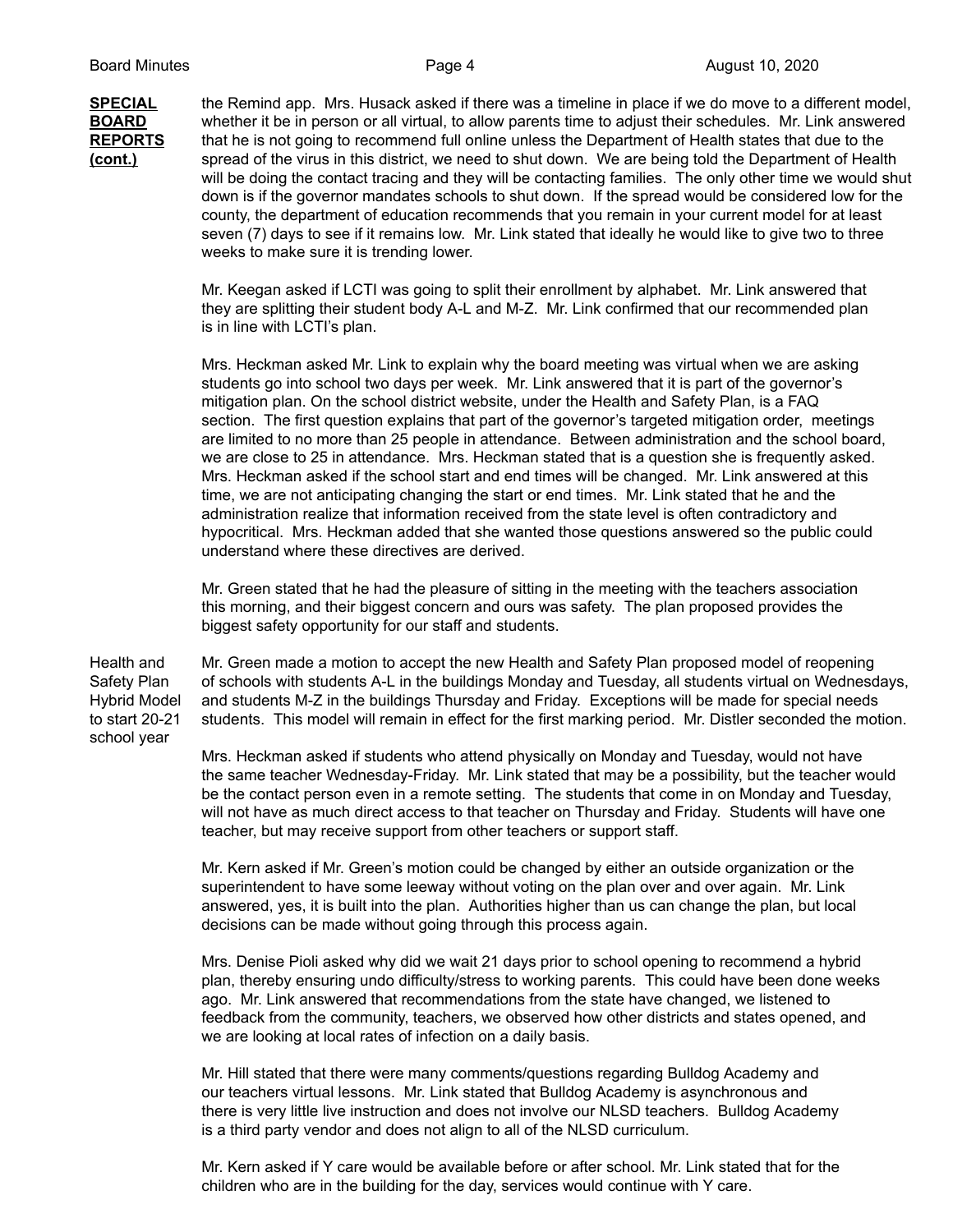## **REPORTS**

**SPECIAL** Mr. Fedorcha asked that board members hold any emailed questions until after the chat **BOARD** questions have been answered. Questions and answers will be added to the FAQ on the website.

**(cont.)** Mr. Hill stated that there was a question about getting extra help for reading. Mr. Link stated for specific questions on help, please reach out to the principal of the building. If your child has an IEP, reach out to Mrs. Dotta. We are still looking to support children to the greatest extent possible to meet their needs.

> Mr. Hill read a community question: To be clear, if full remote is decided for a family, a virtual teacher will be an option, and bulldog academy enrollment is not required. Mr. Link answered yes, that is the goal, but it will not be all day virtual learning.

Mrs. Martineau asked if there was a plan in place to continue breakfast and lunches in the hybrid model for those families with food insecurity. Mr. Link answered that we are working through the grab and go lunch model and when we have more information, it will be part of the FAQ.

Mrs. Husack questioned whether we are still on target for August 31, 2020, to be the first day of school. Mr. Link answered, yes.

Roll call.

YEA: Mr. Distler, Mr. Green, Mrs. Heckman, Mrs. Husack, Mr. Keegan, Mr. Kern, Mrs. Kulp, Mrs. Martineau, and Mr. Fedorcha (9)

NAY: None (0) Motion carried.

Mr. Link asked the board to consider delaying the start of sports for the fall season to no sooner than the end of the first week of school. PIAA has paused sports until August 21, 2020, when they will be giving an update. Mr. Link stated that he would like the opening of schools to be a priority before athletics. He is comfortable with voluntary sessions continuing.

Mrs. Heckman asked, if for example, football starts on Monday, if students choose to come that is fine, but they will not be penalized for not attending. Mr. Link responded, if a family chooses not to attend voluntary practices, that cannot be a decision as to whether or not they make the team. Mrs. Heckman asked about NLYAA using our facilities for practices. Mr. Link replied that outdoor facilities would be available. Mr. Link strongly recommended that NLYAA follow our guidelines, but they have their own board of directors.

Sports Reopen- A motion was made by Mr. Green, and seconded by Mr. Kern, that voluntary athletic practices be ing Date allowed to resume August 11, 2020, but mandatory practices cannot begin before September 8, 2020.

> A community member asked how can we allow sports to happen, voluntary or mandatory, if students cannot be in the buildings five days per week. Mr. Link responded that we are allowing voluntary practices because of the tight controls that are in place. We have not had any positive tests on approximately 2,000 screenings since voluntary practices began.

Roll call.

YEA: Mr. Distler, Mr. Green, Mrs. Heckman, Mrs. Husack, Mr. Keegan, Mr. Kern, Mrs. Kulp, Mrs. Martineau, and Mr. Fedorcha (9)

NAY: None (0)

Motion carried.

Mr. Link thanked the Hope Lutheran Church for their donations. Recent donations included a check for \$638.30, from the coin drive they conducted, plus a total of \$700 in food donations for the backpack buddy program. The church has been a great partner throughout the school shutdown, summer program, and now our fall program. A big thank you to them for supporting our students.

Mr. Green asked how many meals we have served. Mrs. Bahnick reported that in June, we served 5,819 meals, and in July we served 6,908 meals.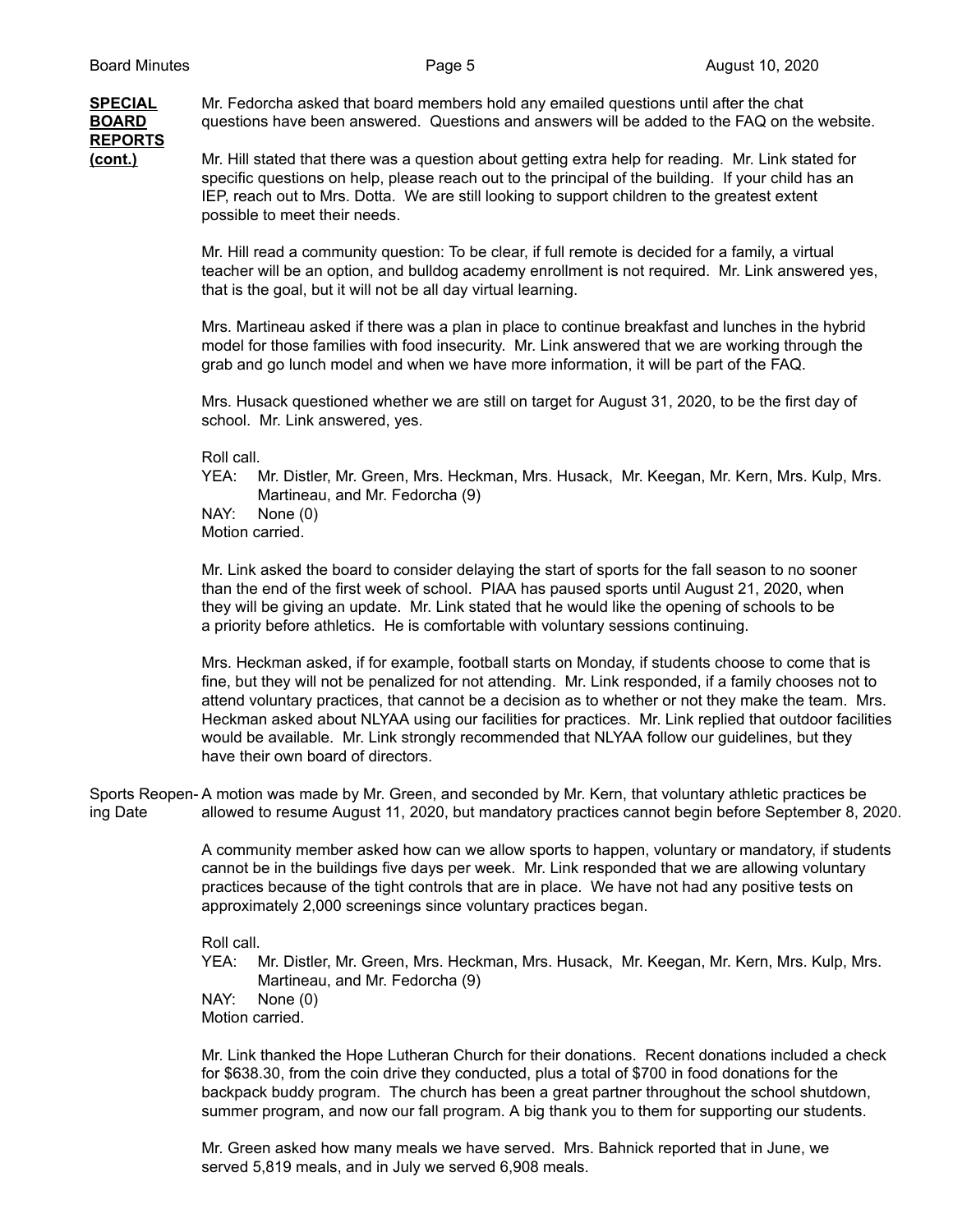| <u>SPECIAL</u><br><b>BOARD</b><br><b>REPORTS</b><br><u>(cont.)</u> | Mr. Fedorcha reported that an executive session was held via Google Meet on August 5, 2020<br>and also prior to tonight's meeting to discuss personnel issues.                                                                                              |                                                                                                                                                                                                        |  |
|--------------------------------------------------------------------|-------------------------------------------------------------------------------------------------------------------------------------------------------------------------------------------------------------------------------------------------------------|--------------------------------------------------------------------------------------------------------------------------------------------------------------------------------------------------------|--|
| <b>PERSONNEL</b>                                                   | Mr. Link reported that Item "B" in Personnel will be removed, and item "Q" will be added from the<br>addendum. Mr. Keegan made a motion, which was seconded by Mrs. Martineau that the Board of<br>Education approves the following personnel items:        |                                                                                                                                                                                                        |  |
| Retirement/<br>Resignation<br>E. Fella                             | With regret, accept the retirement resignation of EdithAnn Fella from her position as Elementary<br>Intervention Coordinator, effective October 2, 2020. Mrs. Fella will be retiring from the Northern<br>Lehigh School District after 36 years of service. |                                                                                                                                                                                                        |  |
| N.Rehrig                                                           | With regret, accept the retirement resignation of Nancy Rehrig from her position as Bookkeeper II,<br>effective January 15, 2021. Mrs. Rehrig will be retiring from the Northern Lehigh School District after<br>37 years of service.                       |                                                                                                                                                                                                        |  |
| J. Battista                                                        | With regret, accept the resignation of Jeremy Battista from his position as Middle School Science<br>Teacher, effective August 7, 2020.                                                                                                                     |                                                                                                                                                                                                        |  |
| S. Sherman                                                         | the Northern Lehigh School District after 11 years of service.                                                                                                                                                                                              | With regret, accept the retirement resignation of Sharon Sherman from her position as Confidential<br>Secretary to the Superintendent, effective November 17, 2020. Mrs. Sherman will be retiring from |  |
| Appointment<br>Instructional                                       | Ryan Cunningham<br>Assignment:<br>Salary:                                                                                                                                                                                                                   | <b>Temporary Professional Employee</b><br>Senior High School Health & Physical Education Teacher<br>\$59,475 (Step 2 Masters on the 2020-2021 CBA Salary<br>Schedule)                                  |  |
|                                                                    | Effective:                                                                                                                                                                                                                                                  | August 25, 2020                                                                                                                                                                                        |  |
|                                                                    | Damon Rex<br>Assignment:                                                                                                                                                                                                                                    | <b>Professional Employee</b><br>Middle School/Slatington Elementary Health & Physical<br><b>Education Teacher</b><br>\$60,375 (Step 5 Masters on the 2020-2021 CBA Salary                              |  |
|                                                                    | Salary:<br>Effective:                                                                                                                                                                                                                                       | Schedule)<br>August 25, 2020                                                                                                                                                                           |  |
|                                                                    | Mariel Cordero-Ledesma<br>Assignment:<br>Salary:<br>Effective:<br><b>Termination Date:</b>                                                                                                                                                                  | Long Term Substitute<br>Secondary Spanish Teacher<br>\$50,750 (Step 1 Bachelor's on the 2020-2021 CBA Salary<br>Schedule)<br>August 25, 2020<br>Upon return of full time teacher                       |  |
|                                                                    | Samantha Lilly<br>Assignment:<br>Salary:<br>Effective:<br><b>Termination Date:</b>                                                                                                                                                                          | Long Term Substitute<br>Senior High School Special Education Teacher<br>\$50,750 (Step 1 Bachelor's on the 2020-2021 CBA Salary<br>Schedule)<br>August 25, 2020<br>Upon return of full time teacher    |  |
|                                                                    | Douglas Hunt*<br>Assignment:<br>Salary:                                                                                                                                                                                                                     | Long Term Substitute<br>Senior High School English Teacher<br>Substitute Teacher Rate Days 1-30; Day 31 and beyond:<br>\$50,750 (Step 1 Bachelor's on the 2020-2021 CBA Salary<br>Schedule)            |  |
|                                                                    | Effective:<br>Termination Date:                                                                                                                                                                                                                             | August 25, 2020<br>Upon return of full time teacher                                                                                                                                                    |  |

**\*Pending Verification of Missing Personnel File Items**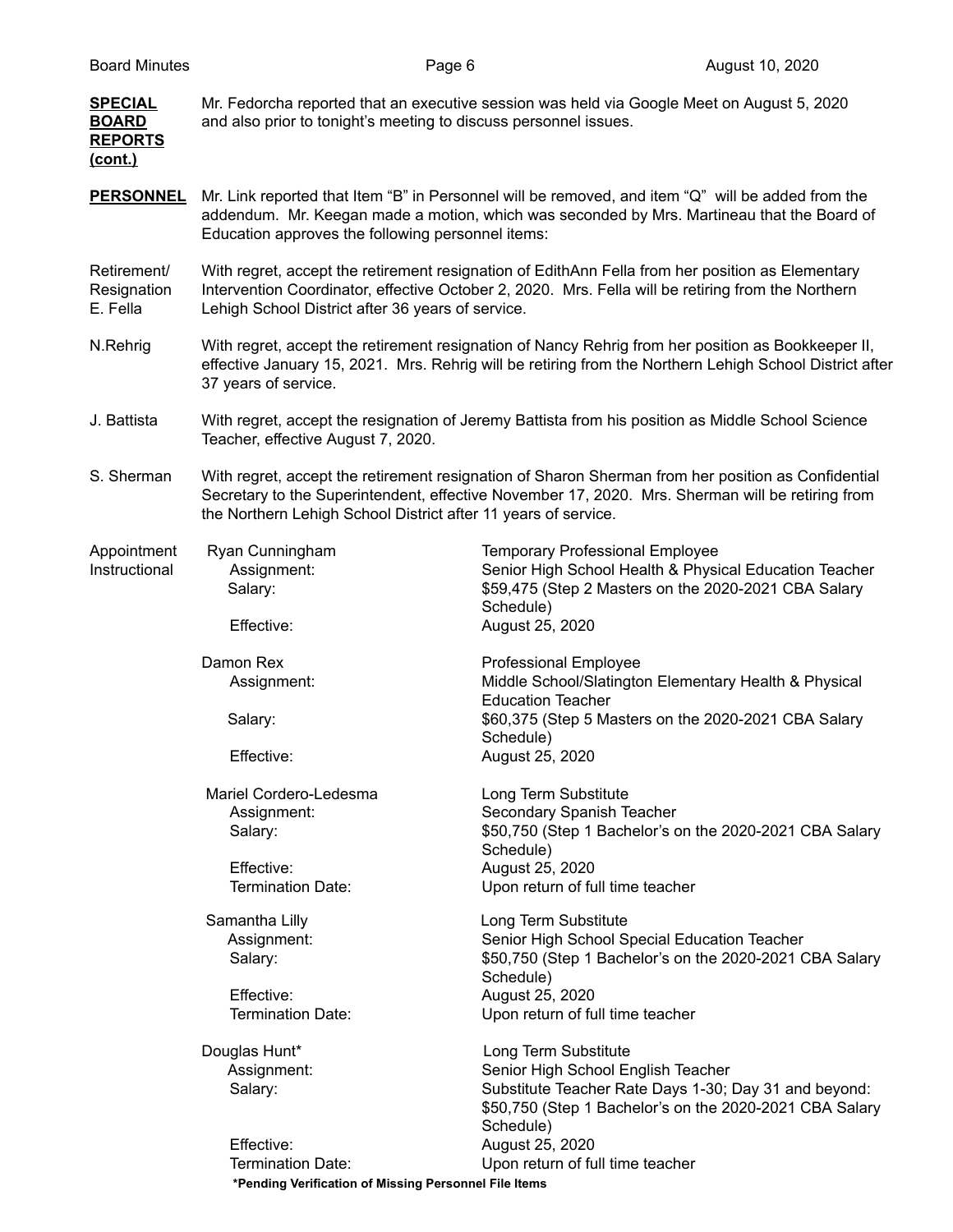|                                                                                                                                                                                                                                                                                                                                                                                                                             | Page 7                                                                                                                                                                                                                                                                                                                                                                                                                                  | August 10, 2020                                                                                                                                                                                                                                                                                                                                                                                                                                                                                                                                                                                                                                                                                                                                                                                                                                                                                                                                                                                                                                                                                                                                                      |
|-----------------------------------------------------------------------------------------------------------------------------------------------------------------------------------------------------------------------------------------------------------------------------------------------------------------------------------------------------------------------------------------------------------------------------|-----------------------------------------------------------------------------------------------------------------------------------------------------------------------------------------------------------------------------------------------------------------------------------------------------------------------------------------------------------------------------------------------------------------------------------------|----------------------------------------------------------------------------------------------------------------------------------------------------------------------------------------------------------------------------------------------------------------------------------------------------------------------------------------------------------------------------------------------------------------------------------------------------------------------------------------------------------------------------------------------------------------------------------------------------------------------------------------------------------------------------------------------------------------------------------------------------------------------------------------------------------------------------------------------------------------------------------------------------------------------------------------------------------------------------------------------------------------------------------------------------------------------------------------------------------------------------------------------------------------------|
| Approve the request of employee #7225 to take a family medical leave of absence for the birth of<br>Medical a child, beginning on or about October 9, 2020. Employee is requesting to use thirty (30)<br>Leave accumulated sick days. Upon exhaustion of eligible days, employee is requesting a three<br>family medical leave. Employee plans to return to her current teaching position on or about<br>December 14, 2020. |                                                                                                                                                                                                                                                                                                                                                                                                                                         |                                                                                                                                                                                                                                                                                                                                                                                                                                                                                                                                                                                                                                                                                                                                                                                                                                                                                                                                                                                                                                                                                                                                                                      |
| use accumulated sick days.                                                                                                                                                                                                                                                                                                                                                                                                  |                                                                                                                                                                                                                                                                                                                                                                                                                                         |                                                                                                                                                                                                                                                                                                                                                                                                                                                                                                                                                                                                                                                                                                                                                                                                                                                                                                                                                                                                                                                                                                                                                                      |
|                                                                                                                                                                                                                                                                                                                                                                                                                             |                                                                                                                                                                                                                                                                                                                                                                                                                                         |                                                                                                                                                                                                                                                                                                                                                                                                                                                                                                                                                                                                                                                                                                                                                                                                                                                                                                                                                                                                                                                                                                                                                                      |
| of the 2020-2021 school year.                                                                                                                                                                                                                                                                                                                                                                                               |                                                                                                                                                                                                                                                                                                                                                                                                                                         |                                                                                                                                                                                                                                                                                                                                                                                                                                                                                                                                                                                                                                                                                                                                                                                                                                                                                                                                                                                                                                                                                                                                                                      |
|                                                                                                                                                                                                                                                                                                                                                                                                                             |                                                                                                                                                                                                                                                                                                                                                                                                                                         |                                                                                                                                                                                                                                                                                                                                                                                                                                                                                                                                                                                                                                                                                                                                                                                                                                                                                                                                                                                                                                                                                                                                                                      |
| <b>Allison Rosene</b>                                                                                                                                                                                                                                                                                                                                                                                                       |                                                                                                                                                                                                                                                                                                                                                                                                                                         |                                                                                                                                                                                                                                                                                                                                                                                                                                                                                                                                                                                                                                                                                                                                                                                                                                                                                                                                                                                                                                                                                                                                                                      |
|                                                                                                                                                                                                                                                                                                                                                                                                                             |                                                                                                                                                                                                                                                                                                                                                                                                                                         |                                                                                                                                                                                                                                                                                                                                                                                                                                                                                                                                                                                                                                                                                                                                                                                                                                                                                                                                                                                                                                                                                                                                                                      |
| Douglas Hunt* - English<br>*Pending Verification of Missing Personnel File Items                                                                                                                                                                                                                                                                                                                                            |                                                                                                                                                                                                                                                                                                                                                                                                                                         |                                                                                                                                                                                                                                                                                                                                                                                                                                                                                                                                                                                                                                                                                                                                                                                                                                                                                                                                                                                                                                                                                                                                                                      |
| Robin Blocker<br>Blasia Dunham<br><b>Matthew Newhard</b><br><b>Scott Gerould</b><br>Krystle Tiedeman<br>Jon Prive<br>Michael Lehtonen<br>Gail Lafferty<br>Nicole Nightlinger<br>Jason Reinhard                                                                                                                                                                                                                              | Sophomore Class Advisor<br>MS Foreign Language Club<br><b>Patriot Club</b><br><b>Library Club</b><br><b>Chess Club</b><br><b>Computer Programming Club</b><br>Elementary Math 24 Club<br>Aevidum Advisor<br>MS Winter Intramural - CPR                                                                                                                                                                                                  | \$726.00<br>\$1,000.00<br>\$2,568.00<br>685.00<br>\$<br>685.00<br>\$<br>204.00<br>\$<br>726.00<br>\$<br>200.00<br>\$<br>\$<br>204.00<br>924.00                                                                                                                                                                                                                                                                                                                                                                                                                                                                                                                                                                                                                                                                                                                                                                                                                                                                                                                                                                                                                       |
| school year:                                                                                                                                                                                                                                                                                                                                                                                                                |                                                                                                                                                                                                                                                                                                                                                                                                                                         |                                                                                                                                                                                                                                                                                                                                                                                                                                                                                                                                                                                                                                                                                                                                                                                                                                                                                                                                                                                                                                                                                                                                                                      |
| Susan Bachman<br>Jennifer Balliet<br><b>Shelby Bailey</b><br>Amanda Bariana<br>Amanda Bariana<br><b>Christopher Barnes</b><br>David Carroll<br>David Carroll<br>Blasia Dunham<br><b>Blasia Dunham</b><br>Katherine Farber<br><b>Jess Frew</b><br><b>Scott Gerould</b><br>Jason Graver<br>Shawn Green<br><b>Todd Herzog</b>                                                                                                  | <b>Elementary Scholastic Scrimmage</b><br>Decorating Club - Shared Stipend<br>MS Student Council - Shared Stipend<br>MS Student Council - Shared Stipend<br><b>Math Counts</b><br>Sr. High Newspaper Advisor<br>Senior High Band Advisor<br><b>MS Band Director</b><br><b>MS Newspaper Advisor</b><br>Junior Class Advisor<br>Junior Class Advisor<br>Sophomore Class Advisor<br>Nat'l Reading Olympics Advisor<br>Sons of Liberty Club | 501.00<br>\$<br>153.00<br>\$<br>714.00<br>\$<br>714.00<br>\$<br>463.00<br>S<br>\$2,080.00<br>\$5,413.00<br>792.00<br>\$<br>237.50<br>\$<br>\$<br>524.00<br>\$<br>726.00<br>\$<br>726.00<br>\$<br>726.00<br>237.50<br>\$<br>\$<br>501.00<br>510.00<br>\$<br>902.00                                                                                                                                                                                                                                                                                                                                                                                                                                                                                                                                                                                                                                                                                                                                                                                                                                                                                                    |
|                                                                                                                                                                                                                                                                                                                                                                                                                             | Steven Jonkman                                                                                                                                                                                                                                                                                                                                                                                                                          | Approve the request of employee #1310 to take an intermittent family medical leave of absence<br>beginning on or about August 25, 2020, to care for a family member. Employee is requesting to<br>Approve the request of employee #5100 to take a Compensated Sabbatical Leave for the first<br>half of the 2020-2021 school year.<br>Approve the request of employee #650 to take a Compensated Sabbatical Leave for the first half<br>Approve to appoint the following person as Substitute Secondary Detention Monitor for the Senior<br>High School for the 2020-2021 school year. Work will be on an as needed basis and compensation<br>will be at a salary of \$20.00 per hour worked.<br>Motion to appoint the following substitute teacher for the 2020-2021 school year at the 2020-2021<br>substitute teacher rates as approved on the Supplemental Personnel Salary Schedule:<br>Assistant Football Coach - Shared Stipend<br>Motion to renew the appointment of the following Co-Curricular positions for the 2020-2021<br>MS Jr. Nat'l Honor Society Advisor - Shared<br>MS Jr. Nat'l Honor Society Advisor - Shared<br><b>Elementary Band Advisor</b> |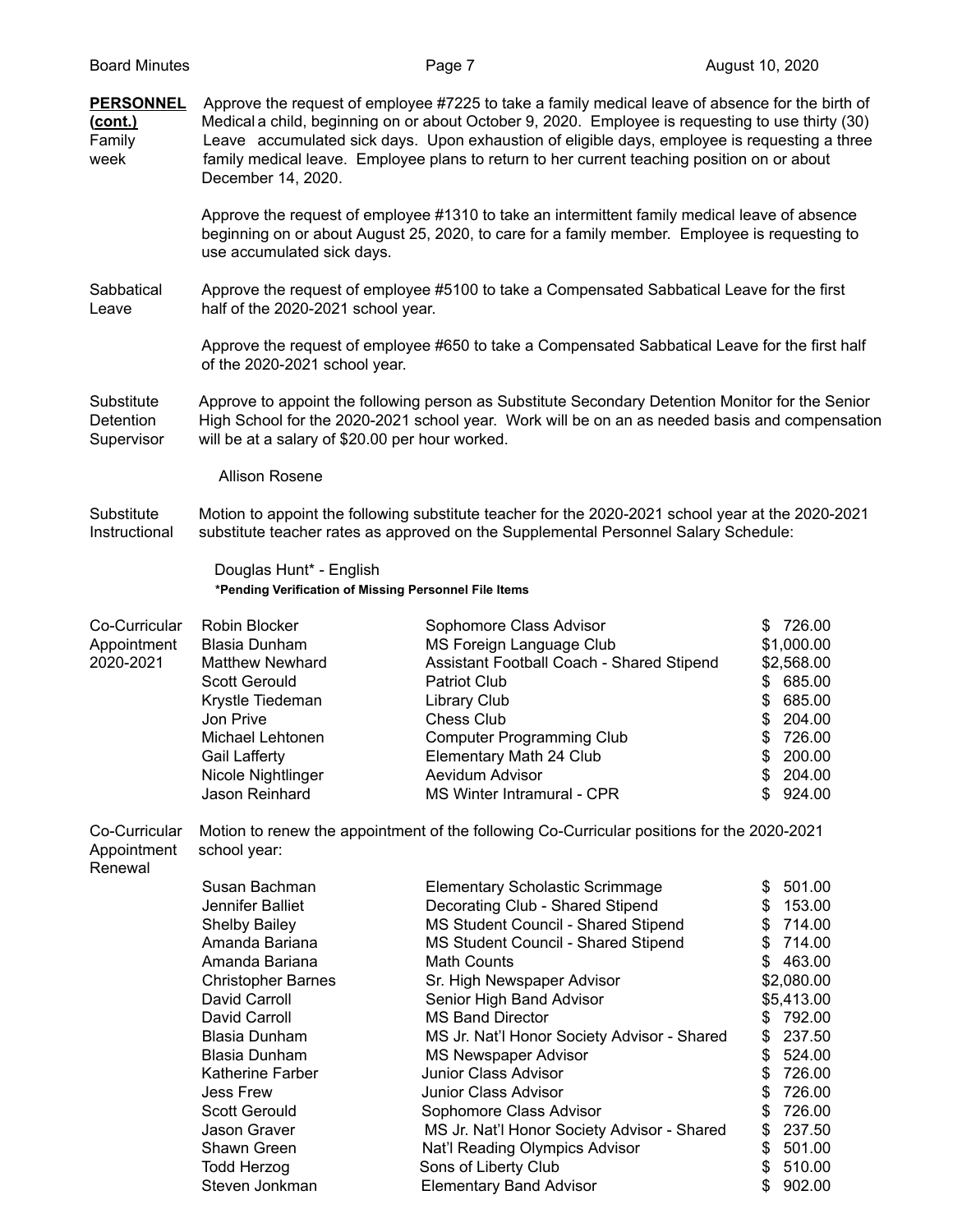|                | <b>PERSONNEL</b> Tracy Karpowich | Senior Class Advisor                     |     | 726.00     |
|----------------|----------------------------------|------------------------------------------|-----|------------|
| <u>(cont.)</u> | Sarah Kunkel                     | <b>SADD Advisor</b>                      |     | 635.00     |
|                | Sarah Kunkel                     | Spanish Club - Shared Stipend            | SS. | 306.00     |
|                | Michael Lehtonen                 | Senior High Scholastic Scrimmage Advisor | \$  | 924.00     |
|                | Alice Lieberman                  | Academic Challenge Eight Advisor         | \$. | 501.00     |
|                | Susan Mendes                     | Garden Club                              |     | \$510.00   |
|                | Lori Middaugh                    | Decorating Club - Shared Stipend         |     | \$102.00   |
|                | Nicholas Sander                  | Sr. High Student Council Advisor         |     | \$2,377.00 |
|                | Janelle Sheckler                 | National Honor Society Advisor           |     | \$565.00   |
|                | <b>Tamara Stubits</b>            | Girls' On the Run Club                   |     | \$510.00   |
|                | Krystle Tiedeman                 | Debate Advisor                           |     | \$1,583.00 |
|                | Randall Utsch                    | Majorette/Band Advisor                   |     | \$2,377.00 |
|                | Maria VanNorman                  | Senior Class Advisor                     |     | \$726.00   |

Brandywine Motion to approve the following bus drivers from Brandywine Transportation to transport Northern Transportation Lehigh School District students for the 2020-2021 school year: Bus Drivers

> Anna Bauer **Canadian Colga Martinez** Tina Beltz **Marian May** Kathleen Bentzoni Lisa Neff David Bilheimer **Beverly Owens** Patricia Bortz **International Community** John Owens Marie Christen Melody Petri Misty Christman Sheryl Rex Kathryn Coniglio **Executive Executer Engineer** Eric Schaner Dawn Dewalt **RuthAnnSeip** Courtney Diaz **Julie Senefeld** Schelene Fritzinger Natasha Shimko Tanya Fritzinger Wanda Shimko Brian Geiger **Amy Livermon** George Grossman Barbara Stankovic Jeanette Henritzy **Melissa** Strohl Warren Henritzy **Amy Thomson** Ashley Heyer **Larry Trimble** Nikki Kibler **Donna VanHorn** Michael Knauss Susan Yesik Jean Kutchera **Sherry Zellers** Wiliam Larrison **David Zellers** Linda Leibold Lynne Ziegler Earl Loch Bruce Zimmerman Tammy Marsh Stuart Henritzy Amber McClurg

Professional According to Article II – 1108, subsection (b) of the School Code: "a temporary professional Contracts employee, initially employed by a school district on or after June 30, 1996, whose work has been certified by the district superintendent to the secretary of the school district, during the last four (4) months of the third year of such service, as being satisfactory, shall thereafter be a "professional employee" within the meaning of this article." Therefore, it is recommended to approve "professional employee" status as per the school code for the following teachers who have satisfactorily completed three years of service to the Northern Lehigh School District:

| <b>Shelby Bailey</b> | Elizabeth Hannon      |
|----------------------|-----------------------|
| Blasia Dunham        | <b>Tamara Stubits</b> |
| Rajeev Gupta         |                       |

Assistant Approve to continue the appointment of Joseph Tout as Assistant Athletic Director for the 2020-2021 Athletic school year at a stipend of \$3,500.00. He will assist the Athletic Director in all Athletic Director Director duties and responsibilities and will be responsible for athletic fundraising activities. J. Tout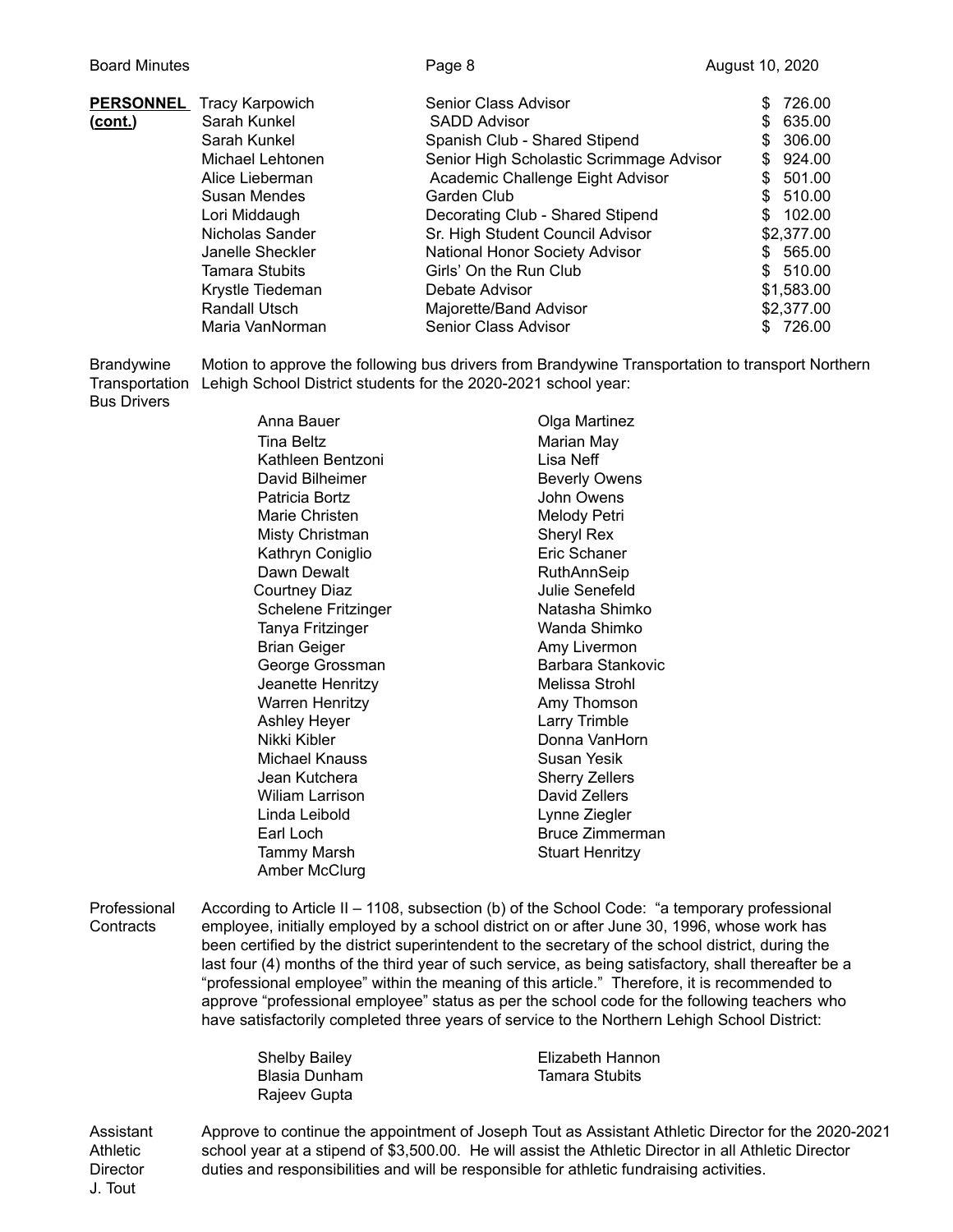## **PERSONNEL (cont.)** Policy #122 In accordance with school board policy #122, approve the attached list of clubs and activities and List Approval their stipends for the 2020-2021 school year.

Permanent Approve to continue the employment of the following individuals as District Wide permanent substitute Substitute teachers for the 2020-2021 school year. They will be paid a daily per diem rate of \$120 and will receive Teachers district health benefits according to the Affordable Care Act regulations with co-payment amounts equivalent to that of district personnel.

> Katelyn Hugo Lisa Hoever Valerie Marks Tara Marques

| Co-Curricular     | Michele Richards    | Middle School Cheerleader Advisor |
|-------------------|---------------------|-----------------------------------|
| <b>Volunteers</b> | Kim Corle           | <b>Band Advisor</b>               |
| 2020-2021         | Steven Jonkman      | <b>Band Advisor</b>               |
|                   | Jason Steigerwalt   | <b>Band Advisor</b>               |
|                   | Rebecca Steigerwalt | <b>Band Advisor</b>               |

Unpaid Approve the following unpaid volunteer aide district-wide for the 2020-2021 school year.

Second

Christine Stafford\* **\*Pending Verification of Missing Personnel File Items**

Roll call.

YEA: Mr. Green, Mrs. Heckman, Mrs. Husack, Mr. Keegan, Mr. Kern, Mrs. Kulp, Mrs. Martineau, and Mr. Fedorcha (8)

NAY: None (0)

ABS: Mr. Distler (1) Motion carried.

Mr. Link wished Mrs. Fella a happy retirement. The amount of children she has helped in her 36 years of service can't be replaced. Mrs. Rehrig is retiring with 37 years of service. Mr. Link stated he has enjoyed working with her and he will miss their morning chats. Mr. Link thanked Mrs. Sherman for being his administrative assistant since he started with the district. He wished her all the best in her new journey with her husband in Florida. Mr. Link welcomed Mr. Ryan Cunningham and Mr. Damon Rex, who is a NL alumni. Mr. Cunningham thanked the board and he appreciates the opportunity and is excited about starting with the district. Mr. Rex thanked the board as well and stated it's what he wanted to do his whole career. Mr. Fedorcha thanked the retirees for their service and wished them well. Mrs. Kulp stated that her son had Mrs. Fella as a student and she will be deeply missed.

**POLICY** Mrs. Martineau made a motion, which was seconded by Mrs. Husack, that the Board of Education approves the following policy items:

Board Policy Approve school board policy #216– Pupils – Student Records, as presented after second reading.

Reading Approve school board policy #237 – Pupils - Electronic Devices, as presented after second reading.

Approve school board policy #335 – Employees – Family and Medical Leaves, as presented after second reading.

Approve school board policy #805 – Operations – Emergency Preparedness, as presented after second reading.

Approve school board policy #805.1 - Operations - Relations with Law Enforcement Agencies, as presented after second reading.

Volunteer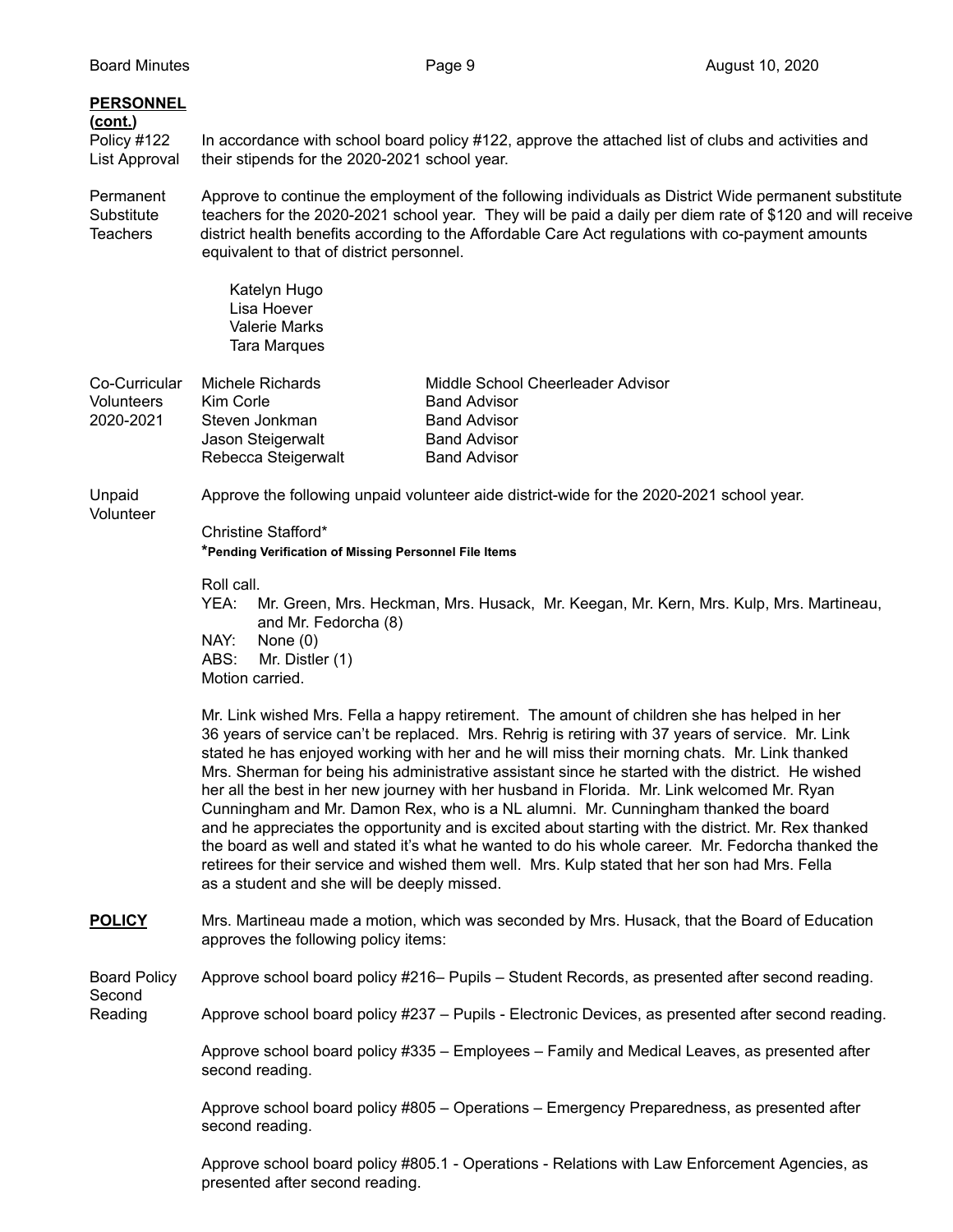| <b>POLICY</b><br>(cont.)<br>List of<br>Organizations                       | In accordance with School Board Policy #707, approve the list of organizations and their<br>appropriate group designation as presented by the Director of Support Services.                                                                                                                                                                                                                                                                                                                                          |                                                                                     |                                  |
|----------------------------------------------------------------------------|----------------------------------------------------------------------------------------------------------------------------------------------------------------------------------------------------------------------------------------------------------------------------------------------------------------------------------------------------------------------------------------------------------------------------------------------------------------------------------------------------------------------|-------------------------------------------------------------------------------------|----------------------------------|
| MS Math 24<br><b>Initial Club</b><br>Application                           | Approve the initial club/activity application for the Middle School Math 24 Club. This club will<br>allow students to practice and hone their mental math computation skills as they practice to<br>compete against students from other school districts. The club will meet one day each week for<br>five weeks prior to the Math 24 competition. This club will adhere to the guidelines within<br>Policy #122. The stipend to Amanda Bariana for the 2020-2021 school year will be \$200.00.                      |                                                                                     |                                  |
| <b>HS Art Club</b><br><b>Initial Club</b><br>Application                   | Approve the initial club/activity application for the High School Art Club. This club will allow a<br>space for students to practice the arts and further refine their talents and skills. The club will<br>create activities that promote the arts for Northern Lehigh School District and the community. The<br>club will meet twice weekly on Tuesdays and Thursdays. This club will adhere to the guidelines<br>within Policy #122. The stipend to Stephen Shuey for the 2020-2021 school year will be \$200.00. |                                                                                     |                                  |
|                                                                            | Roll call.<br>YEA:<br>Mrs. Martineau, and Mr. Fedorcha (9)<br>NAY:<br>None $(0)$<br>Motion carried.                                                                                                                                                                                                                                                                                                                                                                                                                  | Mr. Distler, Mr. Green, Mrs. Heckman, Mrs. Husack, Mr. Keegan, Mr. Kern, Mrs. Kulp, |                                  |
| <b>CURRIC-</b><br><b>ULUM AND</b><br><b>INSTRUC-</b>                       | Mrs. Kulp made a motion, which was seconded by Mr. Distler, that the Board of Education<br>approves the following curriculum and instruction items:                                                                                                                                                                                                                                                                                                                                                                  |                                                                                     |                                  |
| <b>TION</b><br>Special<br>Education<br>Agreement<br>Whitehall<br>Area S.D. | Approve to authorize proper officials to enter into an agreement for one Northern Lehigh<br>School District student with special needs to attend the Whitehall-Coplay School District in<br>accordance with the promises and covenants contained in the agreement. This agreement<br>is effective for the 2020-2021 school year.                                                                                                                                                                                     |                                                                                     |                                  |
| Behavioral<br>Health<br>Private<br>Academic                                | Approve to authorize proper officials to enter into an agreement between the Northern Lehigh School<br>District and Behavioral Health Associated Licensed Private Academic School for the purpose of<br>furnishing regular education or special education programs for students for the 2020-2021 school<br>year.                                                                                                                                                                                                    |                                                                                     |                                  |
| Center for<br>Humanistic<br>Change<br>SAP Program                          | Approve to authorize the Superintendent to execute a letter of agreement for the 2020-2021<br>academic year with the Center for Humanistic Change, Inc. to provide Student Assistant<br>Program (SAP) Liaison services. The Student Assistance Teams in our school district will use<br>these services.                                                                                                                                                                                                              |                                                                                     |                                  |
| Induction<br>Program                                                       | Approve the following teachers as helping teachers in the Northern Lehigh School District<br>Induction Program for the 2020-2021 school year:                                                                                                                                                                                                                                                                                                                                                                        |                                                                                     |                                  |
|                                                                            | Helping Teacher                                                                                                                                                                                                                                                                                                                                                                                                                                                                                                      | Inductee                                                                            | Stipend                          |
|                                                                            | Jamie Bigley<br><b>Scott Gerould</b><br>Jason Reinhard                                                                                                                                                                                                                                                                                                                                                                                                                                                               | Katlyn Parsons<br>Ryan Cunningham<br>Damon Rex                                      | \$200.00<br>\$200.00<br>\$200.00 |
| Lehigh<br>University<br><b>School Study</b>                                | Approve to allow administration to continue membership in the Lehigh University School Study<br>Council at a fee of \$1,250.00 for the 2020-2021 school year, to be paid from the Superintendent's<br>budget.                                                                                                                                                                                                                                                                                                        |                                                                                     |                                  |

Council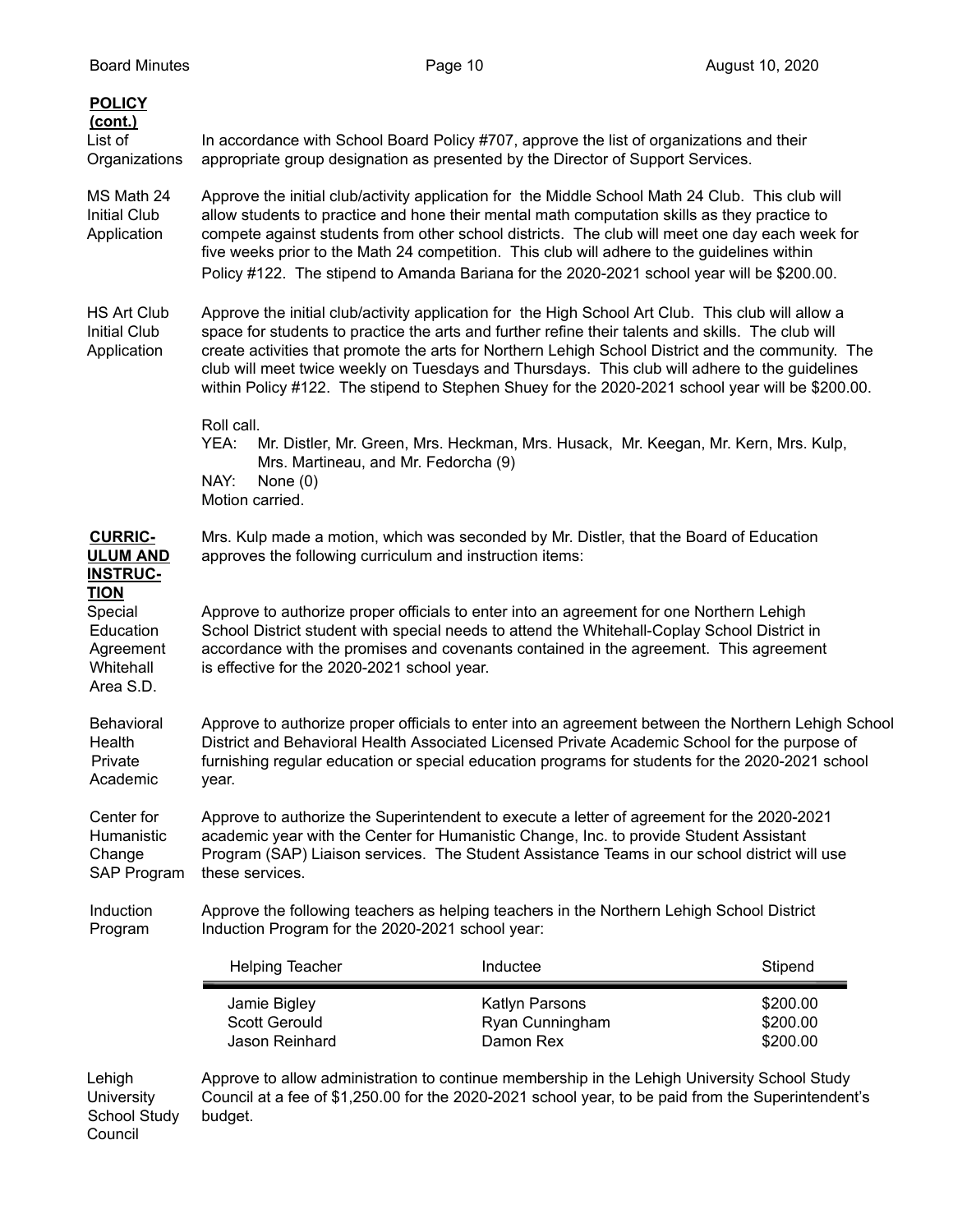| <b>Board Minutes</b>                                                                                                     |                            | Page 11                                                                                                                                                                                                                                                                                                                                                                             | August 10, 2020 |
|--------------------------------------------------------------------------------------------------------------------------|----------------------------|-------------------------------------------------------------------------------------------------------------------------------------------------------------------------------------------------------------------------------------------------------------------------------------------------------------------------------------------------------------------------------------|-----------------|
| <b>CURRIC-</b><br><b>ULUM AND</b><br><b>INSTRUC-</b><br><b>TION</b><br>Muhlenberg<br>College<br>Affiliation<br>Agreement | July 31, 2025.             | Approve to authorize administration to execute an Affiliation Agreement between the Northern<br>Lehigh School District and Muhlenberg College for a teacher preparation program. This<br>program allows students at Muhlenberg College to student teach in our district in order for<br>them to complete their practicum hours needed for graduation. This agreement will terminate |                 |
| PA-ETEP<br>Amendment                                                                                                     |                            | Approve to authorize administration to execute an amendment to the PA-ETEP Agreement to<br>include an annual licensing fee for a custom forms module for the education evaluation process<br>at a cost of \$1,405.00 for the 2020-2021 school year.                                                                                                                                 |                 |
|                                                                                                                          | Roll call.<br>YEA:<br>NAY: | Mr. Distler, Mr. Green, Mrs. Heckman, Mrs. Husack, Mr. Keegan, Mr. Kern, Mrs. Kulp,<br>Mrs. Martineau, and Mr. Fedorcha (9)<br>None $(0)$<br>Motion carried.                                                                                                                                                                                                                        |                 |
| <b>NEW</b><br><b>BUSINESS</b><br>Emergency                                                                               |                            | Mr. Green made a motion, which was seconded by Mr. Keegan, that the Board of Education<br>approves the following new business item:                                                                                                                                                                                                                                                 |                 |
| Instructional                                                                                                            |                            | Approve the Emergency Instructional Time Template 520.1 for the 2020-2021 school year.                                                                                                                                                                                                                                                                                              |                 |
| Time Template<br>520.1                                                                                                   | YEA:                       | Mr. Distler, Mr. Green, Mrs. Heckman, Mrs. Husack, Mr. Keegan, Mr. Kern, Mrs. Kulp,                                                                                                                                                                                                                                                                                                 |                 |
|                                                                                                                          | NAY:                       | Mrs. Martineau, and Mr. Fedorcha (9)<br>None $(0)$<br>Motion carried.                                                                                                                                                                                                                                                                                                               |                 |
| <b>FINANCIAL</b>                                                                                                         |                            | Mr. Distler made a motion, which was seconded by Mr. Green, that the Board of Education approves<br>the following financial items:                                                                                                                                                                                                                                                  |                 |
| List of<br>Reports                                                                                                       |                            | Approve the following Financial Reports:<br>General Fund Account month of June, 2020 (Unaudited)<br>NLHS Scholarship Account month of June, 2020 (Unaudited)<br>PE, SE, MS, NLSH Student Activities/Clubs Account month of of June, 2020 (Unaudited)                                                                                                                                |                 |
| List of<br><b>Bills</b>                                                                                                  |                            | Approve the Following List of Bills:<br>General Fund months of June, July & August, 2020<br>Cafeteria Fund months of June, July & August, 2020                                                                                                                                                                                                                                      |                 |
| Per Capita<br>Abatements/<br>Exonerations                                                                                |                            | Approve abatement/exoneration requests of per capita taxes, for the residents that fall within<br>the guidelines, as presented.                                                                                                                                                                                                                                                     |                 |
| Closing of<br>Class of 2020<br>Account                                                                                   |                            | Approve the request of the Senior High School to close the Class of 2020 account in accordance with<br>the Student Activities Fund guidelines. The account balance is \$10,575.52, and the funds will be<br>transferred to the Student Council account.                                                                                                                             |                 |
| Closing of<br>MS 7th Grade<br><b>Team Account</b>                                                                        |                            | Approve the request of the Middle School to close the 7th grade team account in accordance with<br>the Student Activities Fund guidelines. The account balance is \$787.67, and the funds will be<br>transferred to the Middle School Student Council account.                                                                                                                      |                 |
| Closing of<br>MS 8th Grade<br><b>Team Account</b>                                                                        |                            | Approve the request of the Middle School to close the 8th grade team account in accordance with<br>the Student Activities Fund guidelines. The account balance is \$1,942.67, and the funds will be<br>transferred to the Middle School Student Council account.                                                                                                                    |                 |